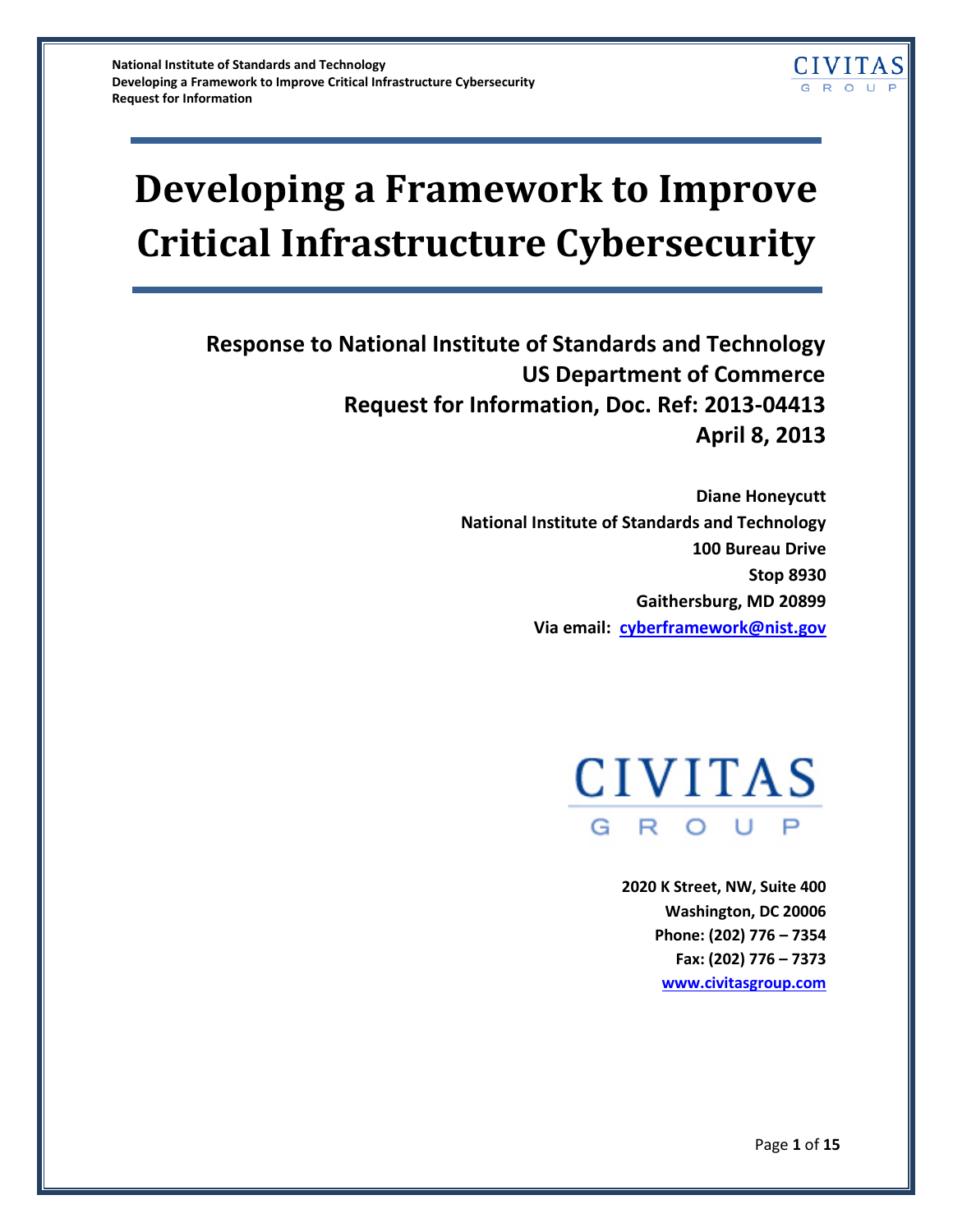

## **Table of Contents**

| 1.0 |                                                                                             |  |  |
|-----|---------------------------------------------------------------------------------------------|--|--|
| 2.0 |                                                                                             |  |  |
| 3.0 |                                                                                             |  |  |
| 3.1 |                                                                                             |  |  |
| 3.2 |                                                                                             |  |  |
| 4.0 | Supplementary Information: Civitas Group's Approach to Developing a Cybersecurity Framework |  |  |
|     | 5                                                                                           |  |  |
| 5.0 |                                                                                             |  |  |
| 5.1 |                                                                                             |  |  |
| 5.2 |                                                                                             |  |  |
| 5.3 |                                                                                             |  |  |
|     |                                                                                             |  |  |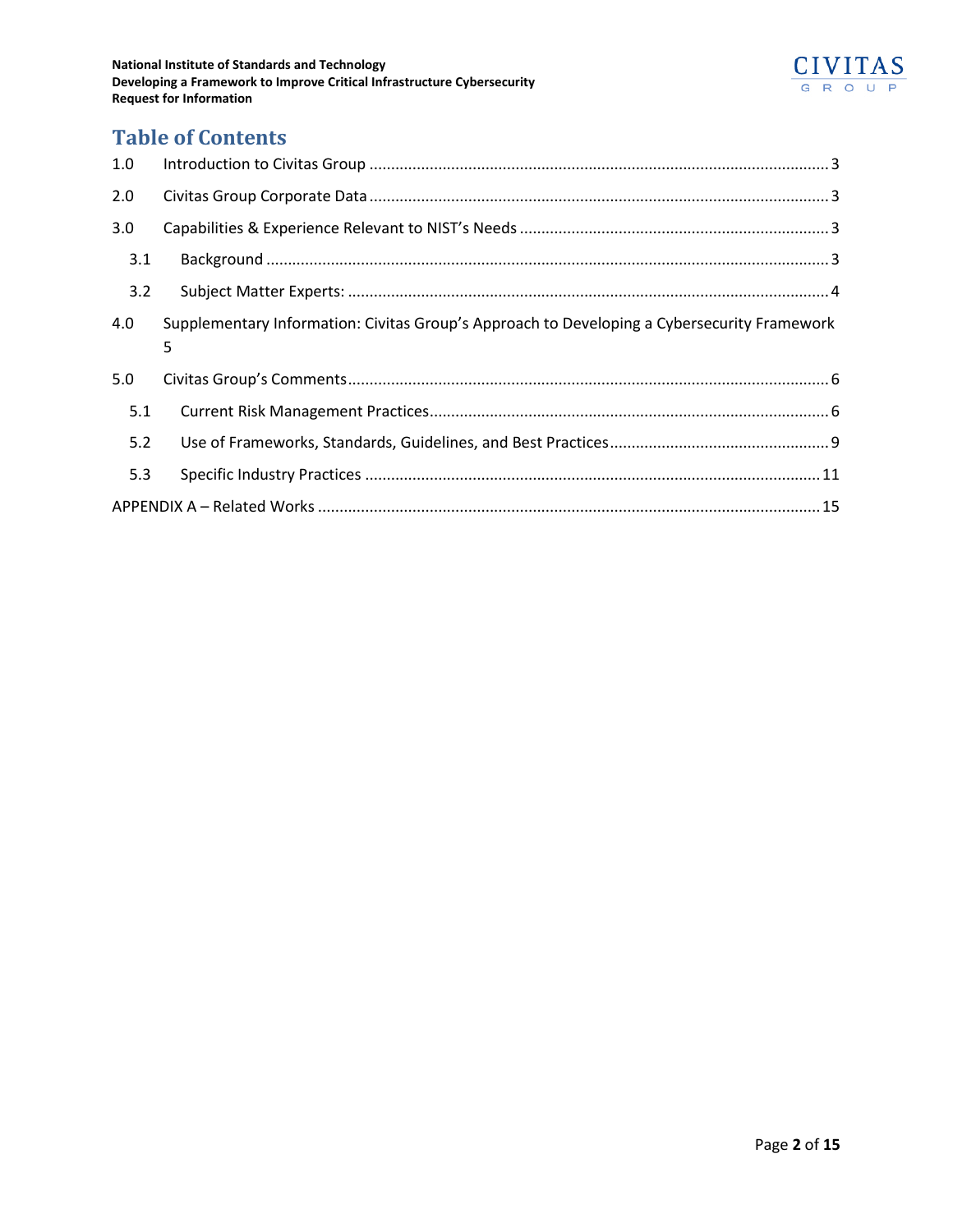

## <span id="page-2-0"></span>**1.0 Introduction to Civitas Group**

Civitas Group is an advisory services and strategy and management consulting firm serving private industry and government clients in the U.S. and across the globe. We provide a range of specialized strategic consulting services to senior corporate executive and government leaders and industry-leading due diligence support to sector investors. Our domain expertise in the national security, homeland security, and government services markets and policy domains allows us to advise our clients at the unique intersection between policy making and profit generation.

## <span id="page-2-1"></span>**2.0 Civitas Group Corporate Data**

| <b>Administrative Data</b> |                                                    |
|----------------------------|----------------------------------------------------|
| <b>Company Name:</b>       | Civitas Strategy Group, LLC                        |
| <b>Address:</b>            | 2020 K Street, NW, Suite 400, Washington, DC 20006 |
| <b>Business Size:</b>      | <b>Small Business</b>                              |
| <b>Point of Contact:</b>   | David White                                        |
| <b>POC Phone:</b>          | (917) 209 – 9284                                   |
| <b>POC Fax:</b>            | $(202)$ 776 - 7373                                 |
| <b>POC Email:</b>          | dwhite@civitasgroup.com                            |
| <b>Company Website:</b>    | www.civitasgroup.com                               |

This section provides the organizational information for Civitas Group

## <span id="page-2-3"></span><span id="page-2-2"></span>**3.0 Capabilities & Experience Relevant to NIST's Needs**

#### **3.1 Background**

Civitas Group occupies a unique position in the cybersecurity advisory services space. Our Cybersecurity practice combines our management consulting expertise, access to subject matter experts and former government officials, and strong cyber domain knowledge with our firm's agile market position. The diverse range of backgrounds, experiences, and expertise of our team members enables Civitas to integrate strong cyber domain expertise with corporate strategy and internal business processes analysis to view cybersecurity in a holistic, enterprise-wide manner. As a result, Civitas is able to identify security issues and organizational challenges that are overlooked if a singular, technology-driven, approach is taken to enterprise cybersecurity and overall risk management.

In addition to our team members, Civitas Group draws on an extensive network of advisors and partners. Civitas Group sits on the investment committee of Paladin Capital Group, a leading venture capital and private equity firm focused on security technology, cybersecurity, and the national security market. Our Advisory Board includes a former CIO at the CIA, a former Director of NSA, and a former senior DARPA official.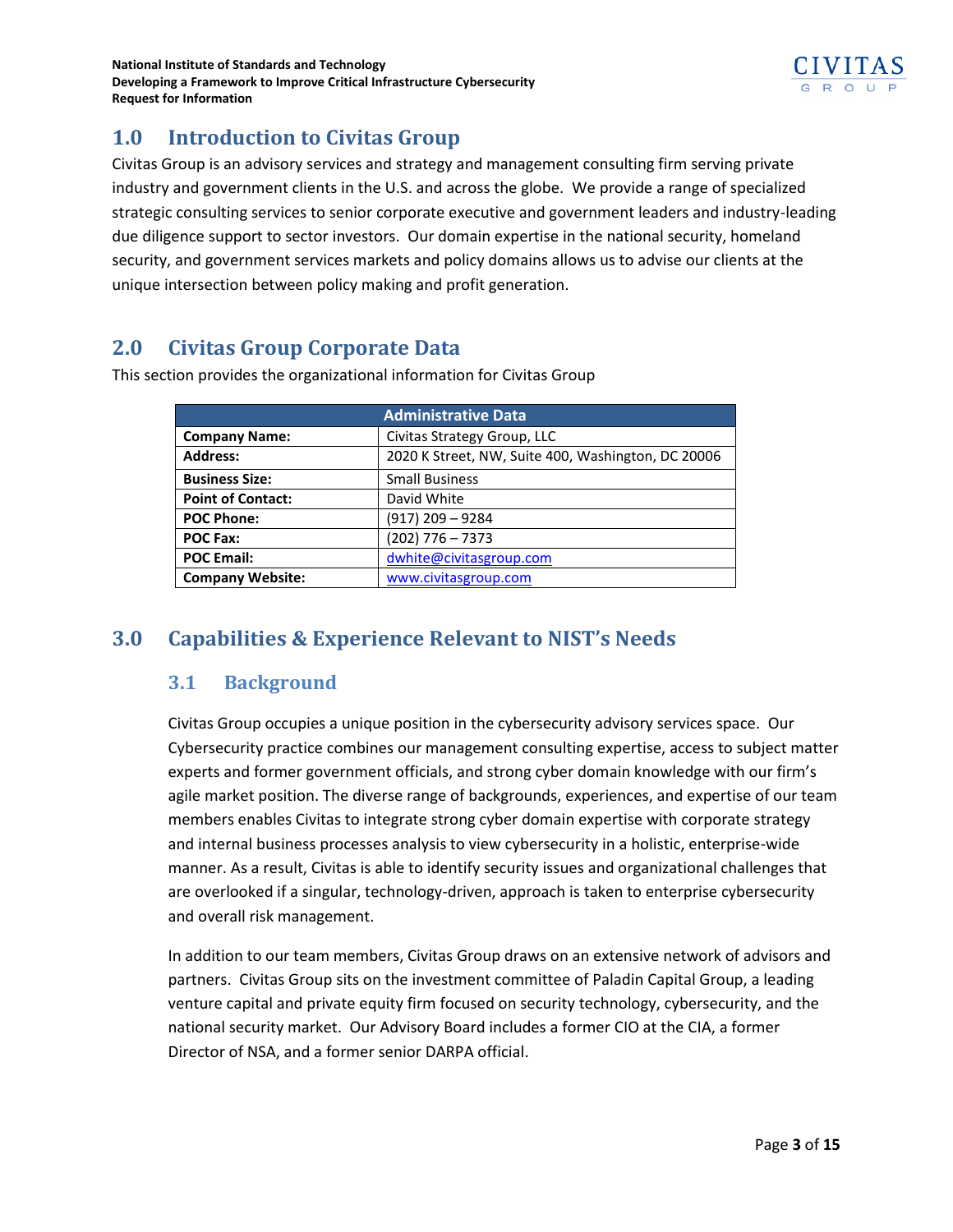

Civitas has reviewed approximately 200 technology assets in the last year as a member of Paladin Capital's Investment Committee. Additionally, Civitas has advised large organizations, including foreign-allied governments regarding cybersecurity and, as a member of SafeGov.org consortium of companies, developed Organization Cyber Risk Management framework for government (see Appendix)

Civitas Group's ability to combine our strategy and management consulting expertise with a deep understanding of the cyber threat environment and the existing risk enterprise management framework, while leveraging the market and technical expertise of our partners, is a key differentiator of the firm. We not only understand the current environment but have the ability to create cyber risk incentives to change the way organizations look at cybersecurity.

### <span id="page-3-0"></span>**3.2 Subject Matter Experts:**

#### **3.2.1 David White**

David White is an accomplished cybersecurity and business continuity strategy and management consultant with expertise in developing and using maturity models, benchmarking diagnostics, and training to support organizational improvement in cybersecurity and resilience. Mr. White was the Chief architect of Electricity Subsector Cybersecurity Capability Maturity Model (ES-C2M2) and co-author of the CERT® Resiliency Management Model. He has experience in the federal, energy, and defense sectors.

#### **3.2.2 Robert Liscouski**

Robert Liscouski, former United States Department of Homeland Security Assistant Secretary for Infrastructure Protection, was appointed by President George W. Bush as the first Assistant Secretary responsible for cyber and infrastructure efforts. Mr. Liscouski is a recognized expert in risk management, Cybersecurity, and establishing the United States Department of Homeland Security's risk management framework.

#### **3.2.3 Julie Anderson**

Julie M. Anderson is the COO and a Managing Director at Civitas Group, a strategic advisory services firm in the national security markets. She also serves as an expert for SafeGov.org, an online forum focused on cloud computing policy issues. Recently, Ms. Anderson served as Acting Assistant Secretary for Policy and Planning and Deputy Assistant Secretary for Planning and Evaluation for the U.S. Department of Veterans Affairs (VA) in the Obama Administration. Prior to her appointment, Ms. Anderson worked for IBM's Public Sector Global Business Services practice in Washington, D.C.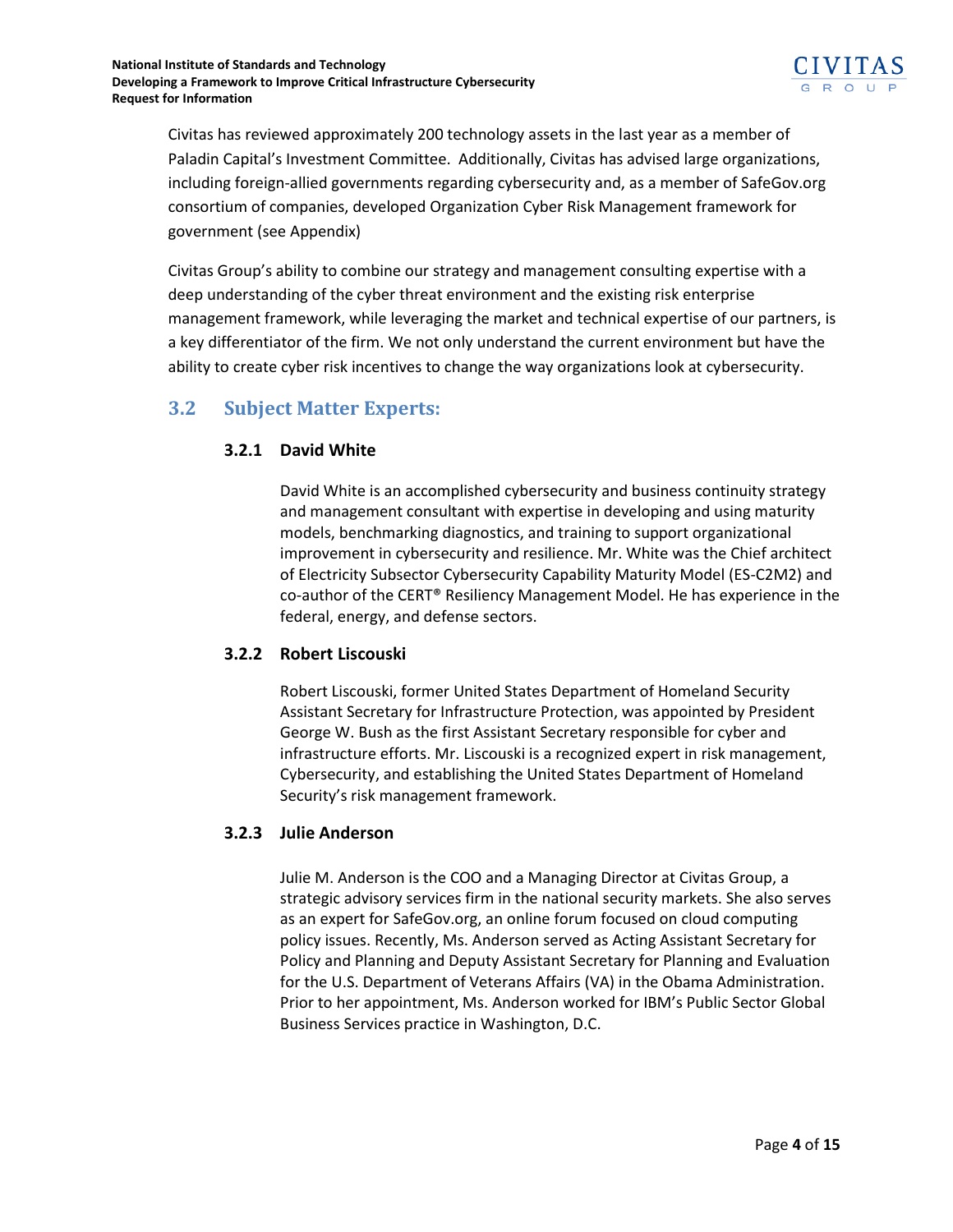

#### **3.2.4 Gavin Long**

Gavin Long is a Managing Director at Civitas Group. Mr. Long has founded and helped capitalize numerous businesses in the identity management, homeland security and intelligence markets, working with notable private equity groups including the Carlyle Group, TPG, MidOcean Partners and Golden Gate Private Equity. Two of those companies have grown to more than \$300 million in revenues. In addition, Gavin was a seminal employee hired by BAE Systems to establish its Intelligence & Security line of business, which now amasses more than \$2 billion of revenue.

# <span id="page-4-0"></span>**4.0 Supplementary Information: Civitas Group's Approach to Developing a Cybersecurity Framework**

Civitas Group believes that cyber-attacks pose the single greatest long-term threat to any organization. As a result, our firm supports the development and implementation of a cybersecurity strategy as part of an overarching, organization-wide risk management strategy.

The Civitas Group approach to the development and implementation of a cybersecurity framework is to develop a product that provides clients with both an overall view of their organization's health as it relates to cybersecurity and the identification of specific assets and processes that are most vulnerable and/or would cause the greatest harm to the organization if they were compromised.

To achieve these comprehensive analytical outcomes we take an strategy-driven (as opposed to an audit-driven) approach that, in the initial stages, forces organizations to take a step back from daily operations and view their organization as a whole, not by department or business unit. The Civitas approach leverages and adapts the CERT Resilience Management Model (RMM) enabling organizations to identify their business priorities, key stakeholders, and most valuable assets from a macro-view. Through these prioritization discussions we collaboratively identify the processes and resources that are most critical to the firm from a viewpoint that encompasses both the direct impacts of a potential cyber-attack (financial and productivity loss) and the more intangible aspects (reputational damage and shareholder value).

Using our existing analytical framework as a base, we mold the content to reflect each industry and/or company, creating a unique, client-specific framework to can be used for both the initial assessment and as a building block to develop and manage ongoing monitoring and evaluation processes.

It is our view that a mature organization has a consistent, repeatable strategy and evaluates both itself and the framework on an ongoing basis. Our approach facilitates the development of these important processes for our clients.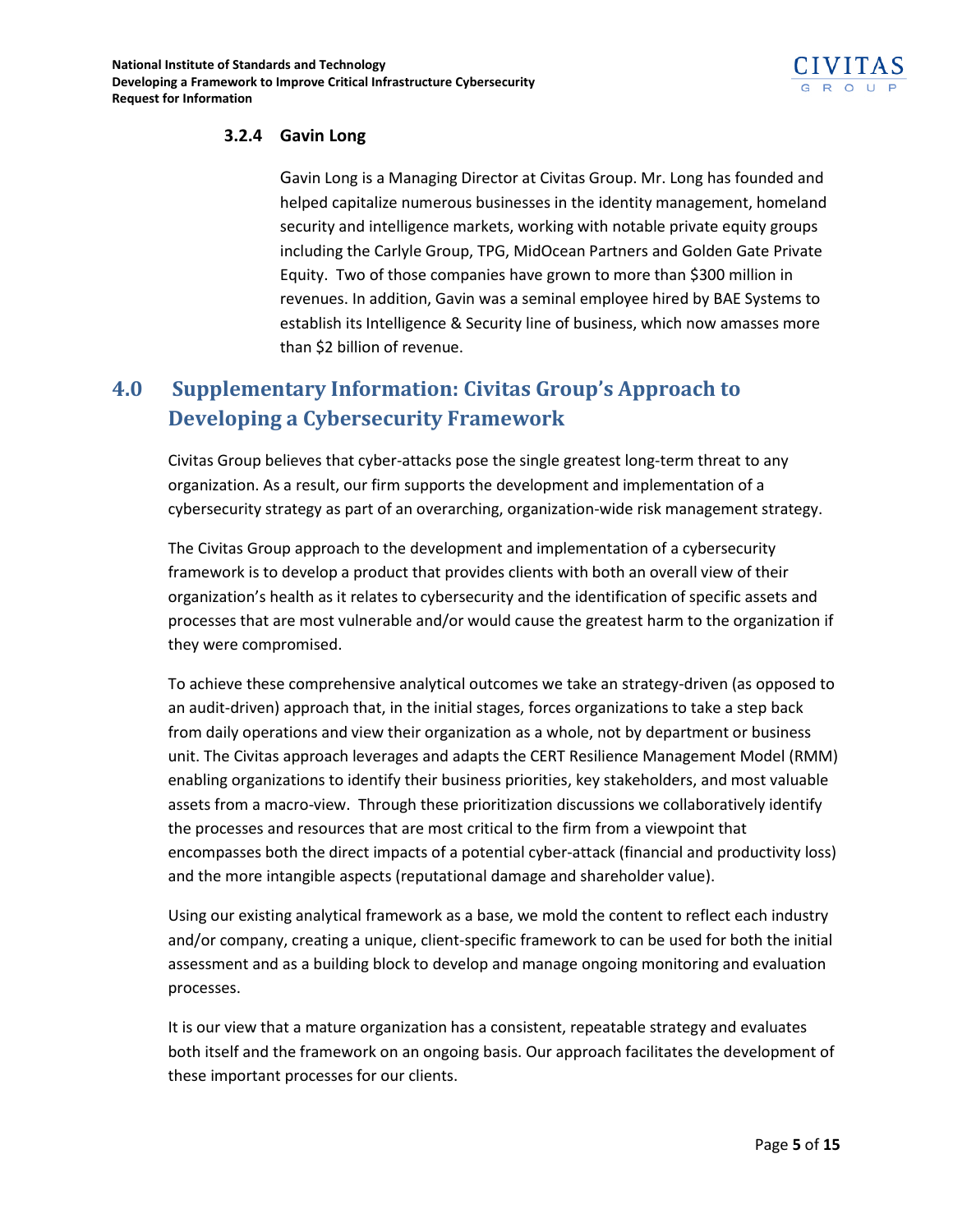

# <span id="page-5-0"></span>**5.0 Civitas Group's Comments**

Based on recent and current efforts, Civitas Group is pleased to submit the following ideas, suggestions, and comments for NIST's consideration as it develops its Framework.

# <span id="page-5-1"></span>**5.1 Current Risk Management Practices**

| 1) | NIST:            | What do organizations see as the greatest challenges in improving cybersecurity<br>practices across critical infrastructure?                                                                                                                                                                                                                                                                                                                                                                                                      |
|----|------------------|-----------------------------------------------------------------------------------------------------------------------------------------------------------------------------------------------------------------------------------------------------------------------------------------------------------------------------------------------------------------------------------------------------------------------------------------------------------------------------------------------------------------------------------|
|    |                  | Organizations are challenged to determine what their cybersecurity needs are, how<br>much to spend, how to identify risk, and how to measure success.                                                                                                                                                                                                                                                                                                                                                                             |
|    | <b>Comments:</b> | Organizations are often paralyzed because they do not know where to begin. They<br>don't how much to invest in cybersecurity practices or how to justify those<br>investments. Reconciling quarterly financial goals and reporting requirements with<br>expenses for cybersecurity improvements is challenging. Such improvements<br>contribute to the overall mission and to the greater good, but their value is difficult to<br>determine - organizations need the ability to value the cost of preventing a cyber-<br>attack. |
|    |                  | Organizations face challenges in consistently identifying risks, quantifying their<br>potential impact and/or measuring the efficacy of their approach. The framework<br>could help by clearly identifying the practices that all organizations should implement<br>as a starting point                                                                                                                                                                                                                                           |

|    | NIST:     | What do organizations see as the greatest challenges in developing a cross-sector<br>standards-based Framework for critical infrastructure?                                                                                                                                                                                                  |
|----|-----------|----------------------------------------------------------------------------------------------------------------------------------------------------------------------------------------------------------------------------------------------------------------------------------------------------------------------------------------------|
| 2) |           | Based on our experience, organizations seeking to implement the framework want a<br>sector-specific view and are indifferent to whether the Framework is applicable across<br>sectors.                                                                                                                                                       |
|    | Comments: | When developing a cross-sector standards-based Framework organizations find it<br>challenging to balance the desire to customize the product to their specific needs while<br>maintaining enough consistency of information and output that cross-sector<br>comparisons can be made.                                                         |
|    |           | Organizations are also very concerned about the Framework becoming a regulatory<br>requirement and therefore may be hesitant to participate in the development of a<br>cross-sector standards-based framework. However, appropriating a cross-sector<br>framework within various subsectors in order to secure an insurance product could be |
|    |           | an effective way of encouraging industry engagement.                                                                                                                                                                                                                                                                                         |

|    | NIST:     | Describe your organization's policies and procedures governing risk generally and<br>cybersecurity risk specifically. How does senior management communicate and<br>oversee these policies and procedures?                                             |  |
|----|-----------|--------------------------------------------------------------------------------------------------------------------------------------------------------------------------------------------------------------------------------------------------------|--|
| 3) | Comments: | Our policies and procedures governing risk include an outsourced approach to<br>cybersecurity risk management. We have engaged third party experts to direct and<br>oversee our security controls, which largely address identity and access controls. |  |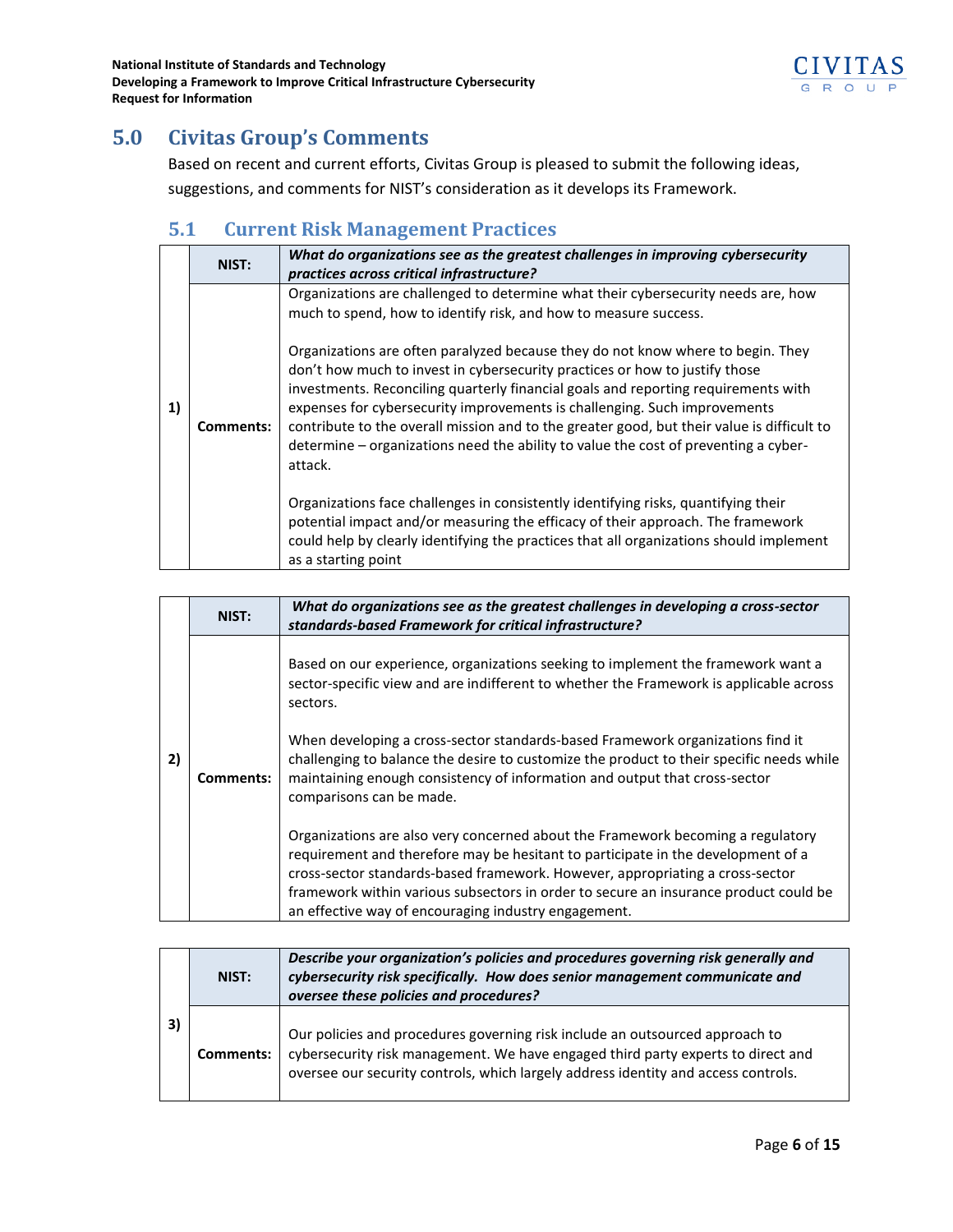

|  | At hire, background checks are completed to provide a basis of trust for new<br>employees. All employees affirm their agreement in writing to information protection |
|--|----------------------------------------------------------------------------------------------------------------------------------------------------------------------|
|  | policies and information system use guidelines.                                                                                                                      |

|    | NIST:            | Where do organizations locate their cybersecurity risk management program/office?                                                                                                                                                                                          |
|----|------------------|----------------------------------------------------------------------------------------------------------------------------------------------------------------------------------------------------------------------------------------------------------------------------|
| 4) | <b>Comments:</b> | From our experience, the cybersecurity risk management program/office is often<br>located in the IT group, but this varies widely by organization. Our cybersecurity risk<br>management program office is outsourced. The contractor reports directly to the<br>President. |

| NIST:     | How do organizations define and assess risk generally and cybersecurity risk<br>specifically?                                                                                                                                                                                                                                                                                                                                                                                                                                                                                                                                                                                                                                                                                                                                                                                                                                                                                                                                                                                                                                     |
|-----------|-----------------------------------------------------------------------------------------------------------------------------------------------------------------------------------------------------------------------------------------------------------------------------------------------------------------------------------------------------------------------------------------------------------------------------------------------------------------------------------------------------------------------------------------------------------------------------------------------------------------------------------------------------------------------------------------------------------------------------------------------------------------------------------------------------------------------------------------------------------------------------------------------------------------------------------------------------------------------------------------------------------------------------------------------------------------------------------------------------------------------------------|
| Comments: | Risk is a common discussion topic and consideration of our management committee.<br>Generally, risks are viewed in the context of their potential impact on Civitas Group's<br>reputation. From a cybersecurity risk perspective, the management committee<br>routinely reviews standardized analysis reports that cover networks and website<br>access and activity from both within and outside the organizational boundary.<br>In our experience, organizations tend to assess and evaluate cybersecurity risk<br>qualitatively. We have seen some rare instances of quantitative evaluations and we<br>believe that moving toward quantitative approaches will support financial justifications<br>and risk transfer instruments for cybersecurity risk.<br>The Civitas approach evaluates risk both quantitatively and qualitatively. We apply<br>rigorous analysis to provide a weighted value to each asset based on its value, how<br>easily it can be replaced, and mission criticality but also provide a qualitative analysis<br>based on overall trends both inside the organization and in the external environment. |
|           |                                                                                                                                                                                                                                                                                                                                                                                                                                                                                                                                                                                                                                                                                                                                                                                                                                                                                                                                                                                                                                                                                                                                   |

|    | NIST:     | To what extent is cybersecurity risk incorporated into organization's overarching<br>enterprise risk management?                                                                                                                                                  |
|----|-----------|-------------------------------------------------------------------------------------------------------------------------------------------------------------------------------------------------------------------------------------------------------------------|
| 6) | Comments: | Fully. Cybersecurity is a critical component of enterprise risk management. Lack of<br>inclusion in overarching enterprise risk management fails to acknowledge<br>cybersecurity's relationship to all aspects of organizational security and risk<br>management. |

| NIST:     | What standards, guidelines, best practices, and tools are organizations using to<br>understand, measure, and manage risk at the management, operational and<br>technical levels?                                                                                                                                                                                                                                                                                                                      |
|-----------|-------------------------------------------------------------------------------------------------------------------------------------------------------------------------------------------------------------------------------------------------------------------------------------------------------------------------------------------------------------------------------------------------------------------------------------------------------------------------------------------------------|
| Comments: | From our experience, organizations reference multiple sources, some of which are:<br>CERT <sup>®</sup> Resilience Management Model (CERT-RMM)<br>$\bullet$<br>(http://www.cert.org/resilience/rmm.html)<br>Electricity Subsector Cybersecurity Capability Maturity Model (ES-C2M2)<br>$\bullet$<br>(http://energy.gov/oe/services/cybersecurity/electricity-subsector-<br>cybersecurity-capability-maturity-model)<br>ISO 27001 (http://www.iso.org/iso/catalogue detail?csnumber=42103)<br>$\bullet$ |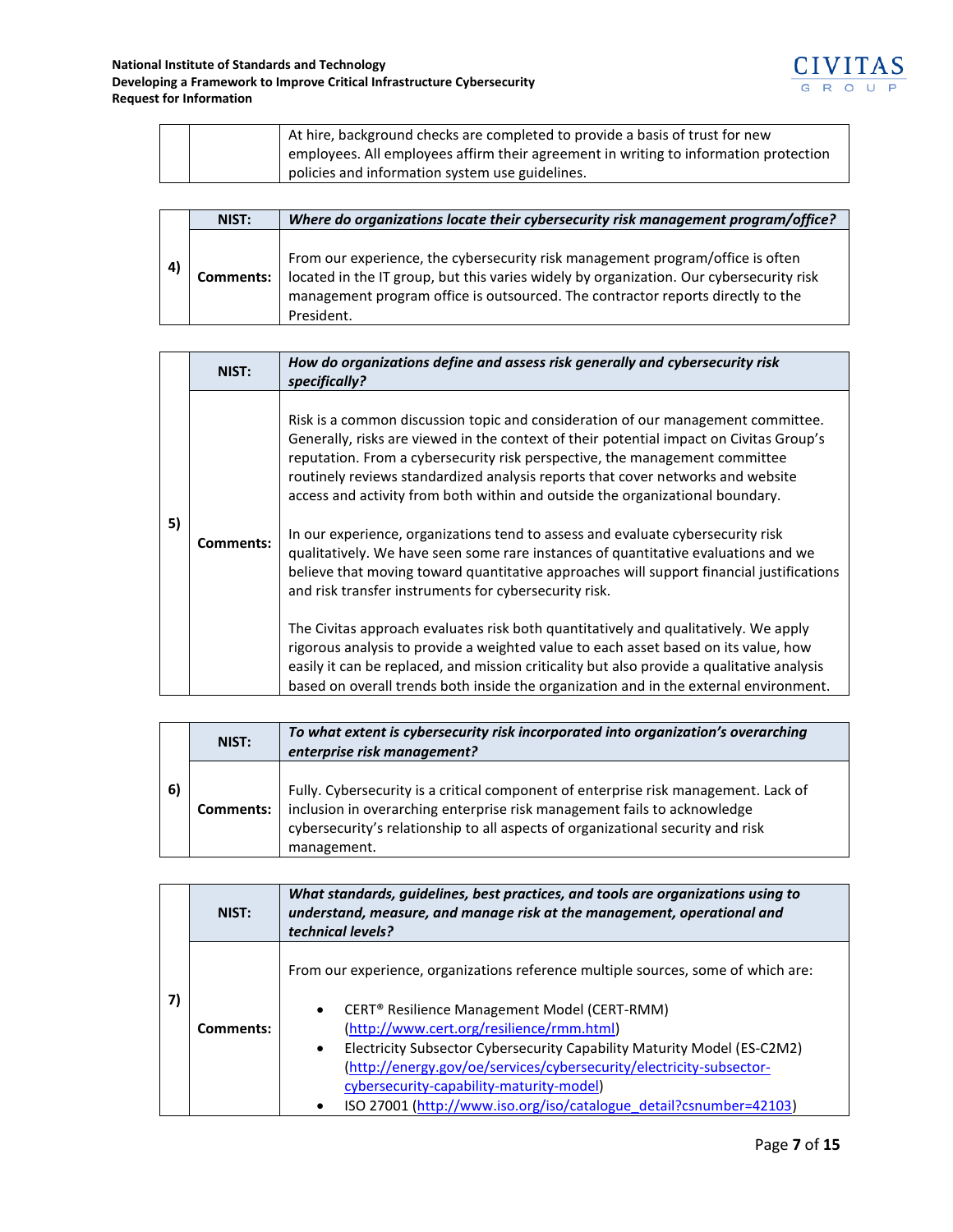

|  | NIST Special Publications, including specifically NIST SP800-53<br>$\bullet$                |
|--|---------------------------------------------------------------------------------------------|
|  | (http://csrc.nist.gov/publications/PubsSPs.html)                                            |
|  | SANS Institute 20 Critical Controls (http://www.sans.org/critical-security-<br>$\bullet$    |
|  | controls/)                                                                                  |
|  | Payment Card Industry Data Security Standard (PCI DSS)<br>$\bullet$                         |
|  | (https://www.pcisecuritystandards.org/security standards/)                                  |
|  | FFIEC IT Examination Handbooks (http://ithandbook.ffiec.gov/it-<br>$\bullet$                |
|  | booklets/information-security.aspx)                                                         |
|  | North American Electric Reliability Corporation (NERC) Critical Infrastructure<br>$\bullet$ |
|  | Protection (CIP) standards (http://www.nerc.com/page.php?cid=2 20)                          |

|    | NIST:     | What are the current regulatory and regulatory reporting requirements in the United<br>States (e.g. local, state, national, and other) for organizations relating to<br>cybersecurity?                                                                                                                                                                                                                                   |
|----|-----------|--------------------------------------------------------------------------------------------------------------------------------------------------------------------------------------------------------------------------------------------------------------------------------------------------------------------------------------------------------------------------------------------------------------------------|
| 8) | Comments: | Regulatory requirements are not consistent across organizations. Some critical<br>infrastructure owners and operators are not subject to any type of regulation. For<br>those that are, reporting requirements vary by regulator (by industry). In the appendix<br>of this document we have included a report titled, "The Compliance Effect", which<br>outlines major regulatory drivers for cybersecurity by industry. |
|    |           | For publicly traded companies, SEC has issued guidance on reporting cybersecurity<br>risks, but has not instituted a rule<br>(http://www.sec.gov/divisions/corpfin/guidance/cfguidance-topic2.htm).                                                                                                                                                                                                                      |

|    | NIST:     | What organizational critical assets are interdependent upon other critical physical<br>and informational infrastructures, including telecommunications, energy, financial<br>services, water, and transportation sectors?                                         |
|----|-----------|-------------------------------------------------------------------------------------------------------------------------------------------------------------------------------------------------------------------------------------------------------------------|
| 9) | Comments: | Virtually all organizational critical assets are interdependent upon other critical<br>infrastructures to varying degrees. From our experience, effective techniques for<br>analyzing the extent of interdependency of operational assets are lacking.            |
|    |           | The CERT-RMM explicitly addresses four asset types that are critical to operations:<br>people, information, technology, and facilities. A holistic approach to risk management<br>and cybersecurity risk management should address all four of these asset types. |

| NIST:     | What performance goals do organizations adopt to ensure their ability to provide<br>essential services while managing cybersecurity risk?                                                                                                                        |
|-----------|------------------------------------------------------------------------------------------------------------------------------------------------------------------------------------------------------------------------------------------------------------------|
| Comments: | Asset availability is a key measure that underlies the ability to provide essential<br>services.                                                                                                                                                                 |
|           | In the electric power industry, IEEE standard 1366<br>(http://standards.ieee.org/findstds/standard/1366-2012.html) provides defined<br>measurements for Electric Power Distribution Reliability Indices. These standard                                          |
|           | measures are used to report frequency and duration of service outages:<br><b>System Average Interruption Duration Index (SAIDI)</b><br><b>System Average Interruption Frequency Index (SAIFI)</b><br><b>Customer Average Interruption Duration Index (CAIDI)</b> |
|           |                                                                                                                                                                                                                                                                  |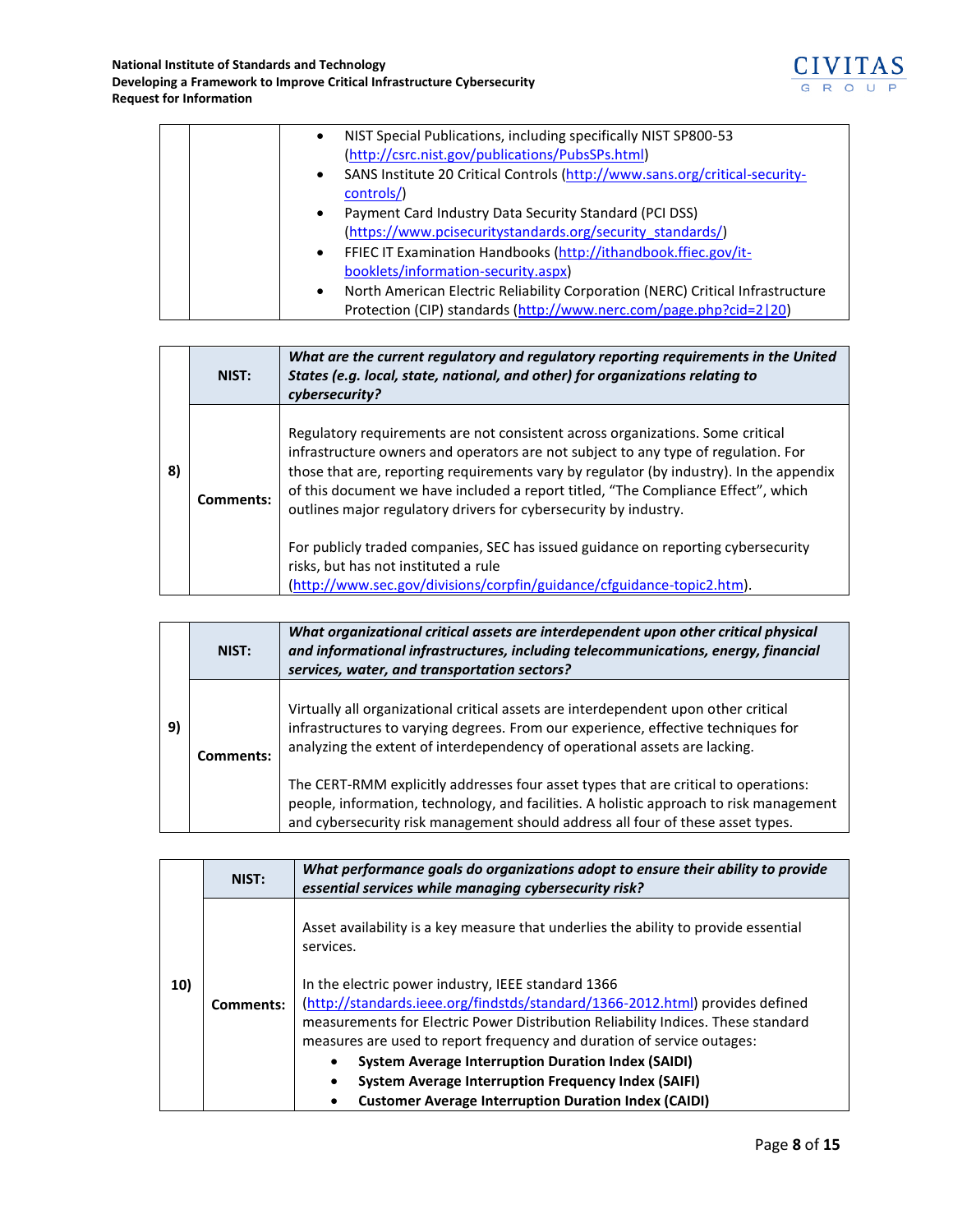

|  | <b>Momentary Average Interruption Frequency Index (MAIFI)</b><br><b>Average Service Availability Index (ASAI)</b><br>Average Service Unavailability Index (ASUI)                   |
|--|------------------------------------------------------------------------------------------------------------------------------------------------------------------------------------|
|  | Standard measures like these are valuable in reporting and comparing service<br>availability amongst electric power utilities; similar measures may be useful in other<br>sectors. |

| 11) | NIST:     | If your organization is required to report to more than one regulatory body, what<br>information does your organization report and what has been your organization's<br>reporting experience? |  |
|-----|-----------|-----------------------------------------------------------------------------------------------------------------------------------------------------------------------------------------------|--|
|     | Comments: | We have no regulatory reporting requirements.                                                                                                                                                 |  |

|     | NIST:     | What role(s) do or should national/international standards and organizations that<br>develop national/international standards play in critical infrastructure<br>cybersecurity conformity assessment?                                                                                                                                                                    |
|-----|-----------|--------------------------------------------------------------------------------------------------------------------------------------------------------------------------------------------------------------------------------------------------------------------------------------------------------------------------------------------------------------------------|
| 12) | Comments: | National and international standards can provide valuable guidance, such as:<br>Baseline/uniformity of reporting (to some degree)<br>$\bullet$<br>Standard measures for reporting uptime (or outage) frequency/duration<br>Industry- and technology-agnostic evaluation approaches that can be used<br>to consistently evaluate organizations within and across sectors. |

# <span id="page-8-0"></span>**5.2 Use of Frameworks, Standards, Guidelines, and Best Practices**

|    | NIST:     | What additional approaches already exist?                                                                                                                                                                                                                                                                                                                                                                                                                                                                                                                                                                                                                                                                                                                                                                                                                                                                                                                                                                                             |
|----|-----------|---------------------------------------------------------------------------------------------------------------------------------------------------------------------------------------------------------------------------------------------------------------------------------------------------------------------------------------------------------------------------------------------------------------------------------------------------------------------------------------------------------------------------------------------------------------------------------------------------------------------------------------------------------------------------------------------------------------------------------------------------------------------------------------------------------------------------------------------------------------------------------------------------------------------------------------------------------------------------------------------------------------------------------------|
| 1) | Comments: | Some additional approaches include:<br>CERT <sup>®</sup> Resilience Management Model (CERT-RMM)<br>(http://www.cert.org/resilience/rmm.html)<br>Electricity Subsector Cybersecurity Capability Maturity Model (ES-<br>C2M2) (http://energy.gov/oe/services/cybersecurity/electricity-<br>subsector-cybersecurity-capability-maturity-model)<br>ISO 27001<br>(http://www.iso.org/iso/catalogue detail?csnumber=42103)<br>NIST Special Publications, including specifically NIST SP800-53<br>(http://csrc.nist.gov/publications/PubsSPs.html)<br>SANS Institute 20 Critical Controls (http://www.sans.org/critical-<br>security-controls/)<br>Payment Card Industry Data Security Standard (PCI DSS)<br>(https://www.pcisecuritystandards.org/security standards/)<br>FFIEC IT Examination Handbooks (http://ithandbook.ffiec.gov/it-<br>booklets/information-security.aspx)<br>North American Electric Reliability Corporation (NERC) Critical<br>Infrastructure Protection (CIP) standards<br>(http://www.nerc.com/page.php?cid=2 20) |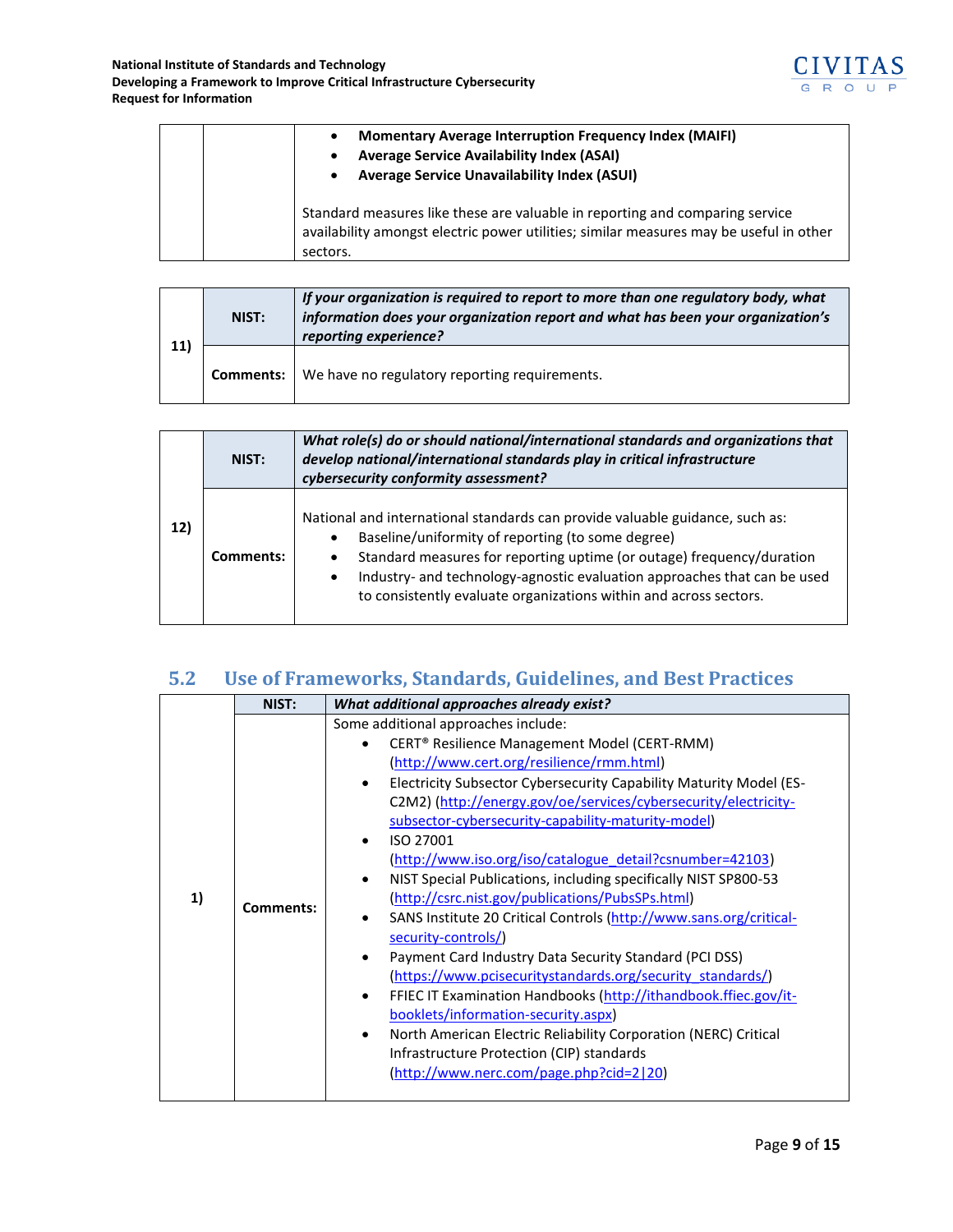

|    | NIST:     | Which of these approaches apply across sectors?                                                                                                                                                                                                                                                                                                                                        |
|----|-----------|----------------------------------------------------------------------------------------------------------------------------------------------------------------------------------------------------------------------------------------------------------------------------------------------------------------------------------------------------------------------------------------|
| 2) | Comments: | Specifically, the following are sector-agnostic:<br>CERT <sup>®</sup> Resilience Management Model (CERT-RMM)<br>ISO 27001<br>NIST Special Publications, including specifically NIST SP800-53<br>$\bullet$<br><b>SANS Institute 20 Critical Controls</b><br>However, all of the approaches listed in response to question 1 could be<br>applied to any sector with some interpretation. |

|    | NIST:     | Which organizations use these approaches?                                                                                                                                                                                                                                                          |
|----|-----------|----------------------------------------------------------------------------------------------------------------------------------------------------------------------------------------------------------------------------------------------------------------------------------------------------|
| 3) | Comments: | We are aware of firms in the following categories that are using one or more of<br>these approaches: intelligence communities, defense, and federal civilian<br>agencies, electric power utilities, natural gas utilities, financial services firms<br>(including banks), and defense contractors. |

|    | NIST:     | What, if any, are the limitations of using such approaches?                                                                                                                                                                                                                                                                                |
|----|-----------|--------------------------------------------------------------------------------------------------------------------------------------------------------------------------------------------------------------------------------------------------------------------------------------------------------------------------------------------|
| 4) | Comments: | Effective cybersecurity strategies and approaches should be dynamic to the<br>threat environment. Guidance on incorporating and using threat models and<br>threat profiles are missing from most of these approaches. ES-C2M2 provides<br>some guidance on incorporating a threat profile into an organization's<br>cybersecurity program. |

|    | NIST:     | What, if any, modifications could make these approaches more useful?                                                                                                                                                     |
|----|-----------|--------------------------------------------------------------------------------------------------------------------------------------------------------------------------------------------------------------------------|
| 5) | Comments: | Inclusion of guidance on<br>developing and using a threat profile<br>evaluating and justifying cybersecurity investment<br>quantifying cybersecurity risk<br>evaluating and securing meaningful risk transfer mechanisms |

|    | NIST:     | How do these approaches take into account sector-specific needs?                                                                                                                                                                                             |
|----|-----------|--------------------------------------------------------------------------------------------------------------------------------------------------------------------------------------------------------------------------------------------------------------|
| 6) |           | Some of them do not. ES-C2M2 provides electricity-subsector-specific language<br>and examples.                                                                                                                                                               |
|    | Comments: | CERT-RMM was a significant source of the content in ES-C2M2. Therefore, ES-<br>C2M2 may serve as an example of how to express a complex model like CERT-<br>RMM in a language and representation that is more accessible and useful to a<br>specific sector. |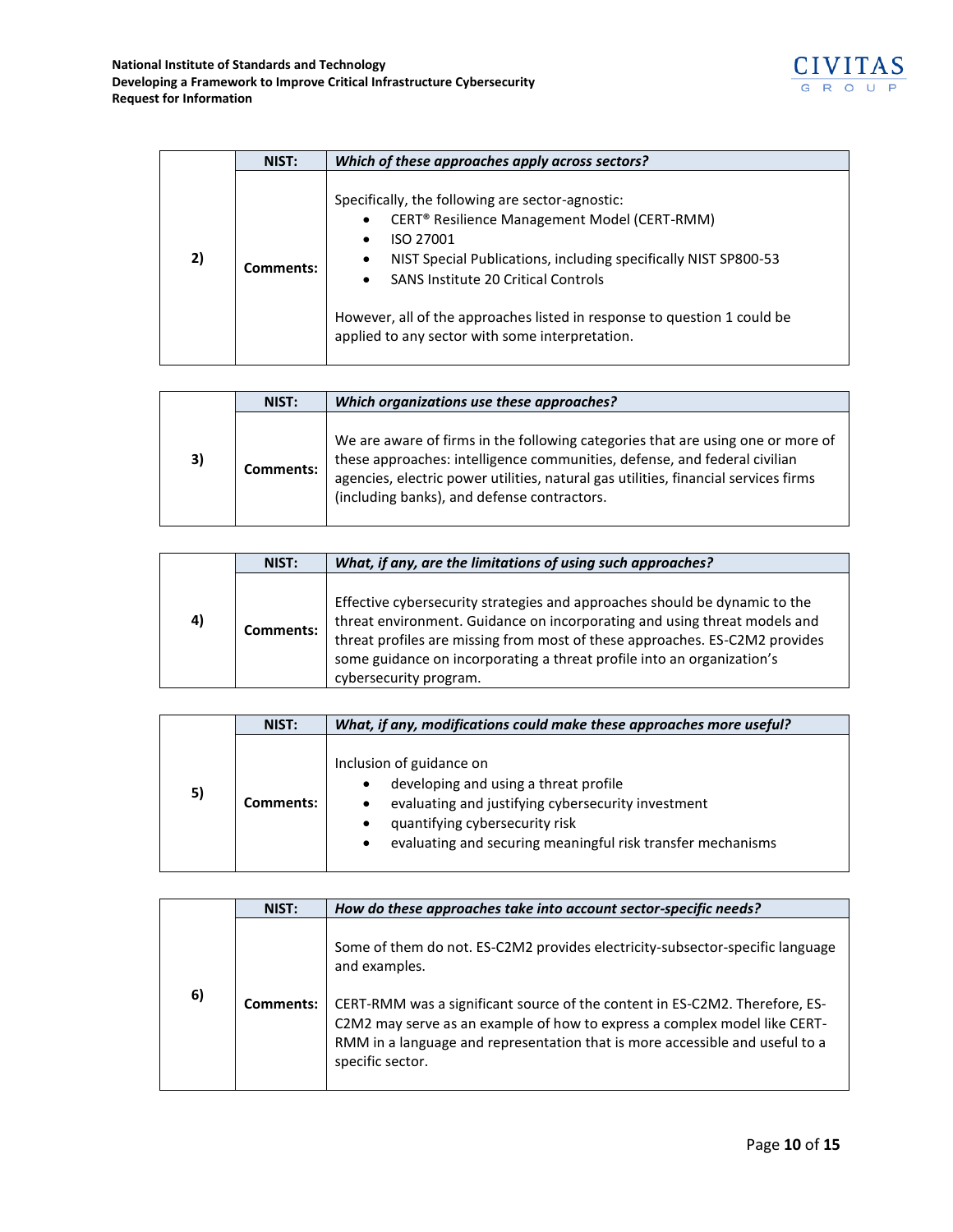|    | NIST:     | When using an existing framework, should there be a related sector-specific<br>standards development process or volunteer program?                                                                                                                                                                                                                                                                                |
|----|-----------|-------------------------------------------------------------------------------------------------------------------------------------------------------------------------------------------------------------------------------------------------------------------------------------------------------------------------------------------------------------------------------------------------------------------|
| 7) | Comments: | This should be left to the discretion of the stakeholders within a specific sector.<br>In some sectors, a sector-specific approach or process may be necessary to<br>secure widespread buy-in and adoption by sector participants or in the event<br>that sector-specific standards are in the interest of National Security. When this<br>is the case, a sector-specific development process should be deployed. |

|    | NIST:     | When can the role of sector-specific agencies and related sector coordinating<br>councils be in developing and promoting the use of these approaches?                                                                                                                                                         |
|----|-----------|---------------------------------------------------------------------------------------------------------------------------------------------------------------------------------------------------------------------------------------------------------------------------------------------------------------|
| 8) | Comments: | These entities should convene sector participants in voluntary initiatives to<br>support cybersecurity capability improvements within the sector. A successful<br>example of this is DOE's role in convening electricity subsector participants to<br>participate in the development and piloting of ES-C2M2. |

|    | NIST:     | What other outreach efforts would be helpful?                                                                                                                                                                                                                                                                                                                                                                               |  |  |
|----|-----------|-----------------------------------------------------------------------------------------------------------------------------------------------------------------------------------------------------------------------------------------------------------------------------------------------------------------------------------------------------------------------------------------------------------------------------|--|--|
| 9) | Comments: | Cross-sector outreach efforts may be helpful for selected groups of related<br>sectors. For example, oil and natural gas entities typically participate in two<br>overlapping subsectors: Pipelines with DHS-TSA serving as the SSA and energy<br>with DOE serving as the SSA. In this case, cross-sector collaboration would be<br>helpful in improving cybersecurity posture across the oil and natural gas<br>subsector. |  |  |

# <span id="page-10-0"></span>**5.3 Specific Industry Practices**

|    | NIST:     | Are these practices widely used throughout critical infrastructure and<br>industry?                                                    |
|----|-----------|----------------------------------------------------------------------------------------------------------------------------------------|
| 1) | Comments: | Based on our experience, the use of these practices varies widely by<br>organization and in some cases, varies within an organization. |

|    | NIST:            | How do these practices relate to existing international standards and<br>practices?                       |
|----|------------------|-----------------------------------------------------------------------------------------------------------|
| 2) | <b>Comments:</b> | We have not performed a detailed analysis of these practices in comparison to<br>international standards. |

|    | NIST: | Which of these practices do commenters see as being the most critical for<br>secure operation of critical infrastructure?               |
|----|-------|-----------------------------------------------------------------------------------------------------------------------------------------|
| 3) |       | <b>Comments:</b>   All of these practices are important in every sector. Specific comments on<br>selected practices are provided below. |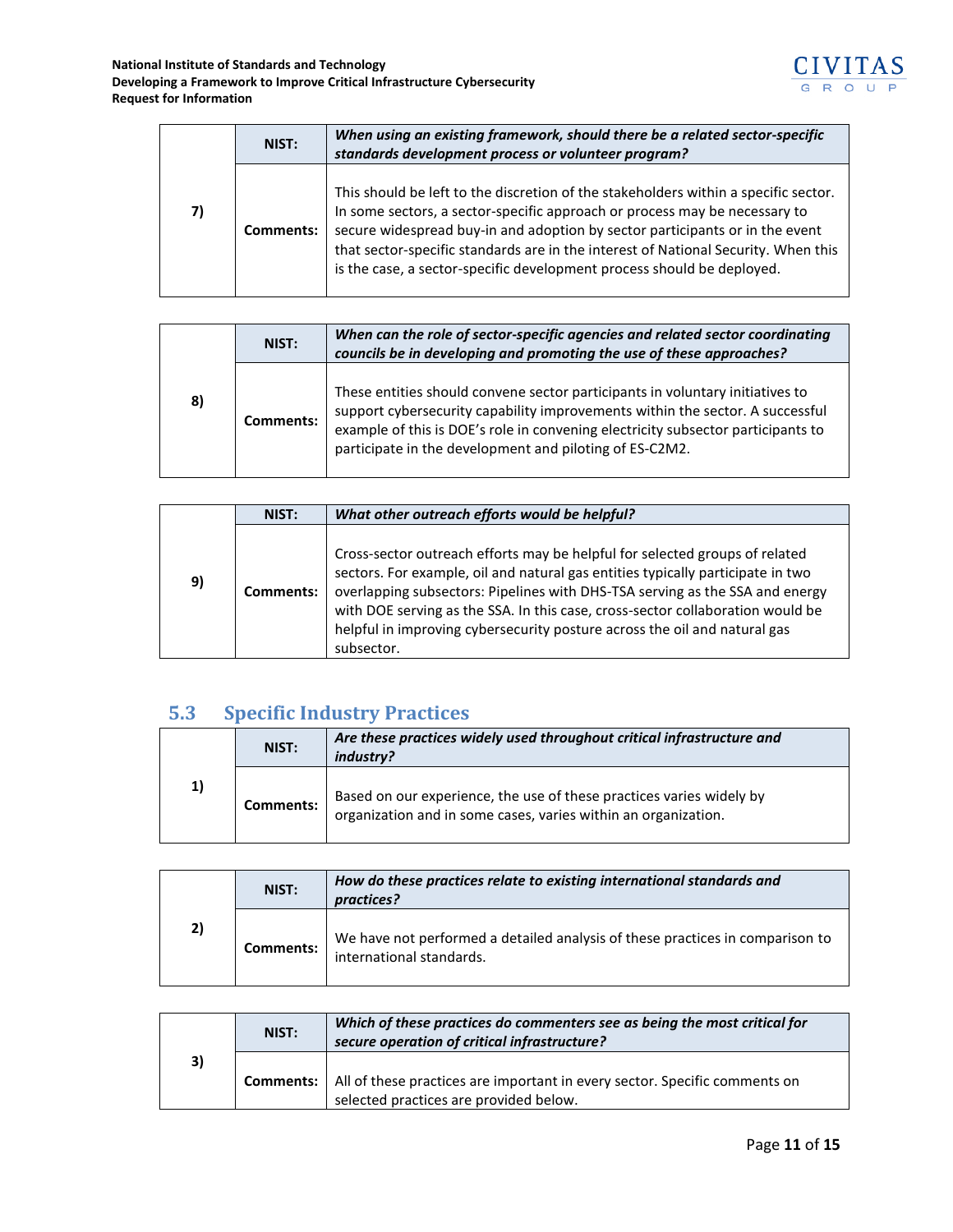| Separation of business from operational systems:<br>Effective architectural separation or isolation is an increasingly important<br>practice to protect sensitive or mission critical systems from threats that may<br>propagate through internet-connected assets. In sectors for which critical<br>functions depend on industrial control systems (i.e., operations technology<br>(OT)), isolation of those systems from IT-centric business systems (e.g.,<br>customer service systems, email systems, and financial systems) is critical to<br>protect the OT from potential threats. Isolation and separation is also<br>warranted to protect sensitive organizational information and intellectual<br>property. |
|-----------------------------------------------------------------------------------------------------------------------------------------------------------------------------------------------------------------------------------------------------------------------------------------------------------------------------------------------------------------------------------------------------------------------------------------------------------------------------------------------------------------------------------------------------------------------------------------------------------------------------------------------------------------------------------------------------------------------|
| Identification and authorization of users accessing systems:                                                                                                                                                                                                                                                                                                                                                                                                                                                                                                                                                                                                                                                          |
| This is a critical practice for all organizations. In our experience, organizations<br>often struggle with deactivating authorizations and access in a timely and<br>complete manner upon employee departure or job change.                                                                                                                                                                                                                                                                                                                                                                                                                                                                                           |
| Asset identification and management:                                                                                                                                                                                                                                                                                                                                                                                                                                                                                                                                                                                                                                                                                  |
| This is an important practice for all organizations. Assets should be prioritized<br>relative to their importance in achieving the organization's mission or delivering<br>the organization's critical infrastructure functions so that protective and<br>sustainment strategies can be appropriately tailored. Such prioritization also<br>enables the organization to focus resources on protecting the assets that are of<br>greatest importance.                                                                                                                                                                                                                                                                  |

|    | NIST:     | Are some of these practices not applicable for business or mission needs<br>within particular sectors?                                                                                                                                                                                                                                                                                                                                                                       |
|----|-----------|------------------------------------------------------------------------------------------------------------------------------------------------------------------------------------------------------------------------------------------------------------------------------------------------------------------------------------------------------------------------------------------------------------------------------------------------------------------------------|
| 4) | Comments: | While privacy and civil liberties protection applies to essentially all<br>organizations in some form, it does not typically apply to OT or industrial<br>control systems environments. Therefore, in organizations that operate OT<br>environments, the application of privacy and civil liberties protections would<br>typically be limited to business and financial systems that contain employee,<br>customer, or business partner personally identifiable information. |

|    | NIST:     | Which of these practices pose the most significant implementation challenge?                                                                          |  |  |
|----|-----------|-------------------------------------------------------------------------------------------------------------------------------------------------------|--|--|
| 5) | Comments: | Separation of business from operational systems<br>Identification and authorization of users accessing systems<br>Asset identification and management |  |  |

|    | NIST:     | How are standards or guidelines utilized by organizations in the<br>implementation of these practices?                                                                                                           |
|----|-----------|------------------------------------------------------------------------------------------------------------------------------------------------------------------------------------------------------------------|
| 6) | Comments: | Typically, to inform the specifics of practice implementation and as a basis for<br>evaluating practice implementation, which may include benchmarking both<br>within the organization and across organizations. |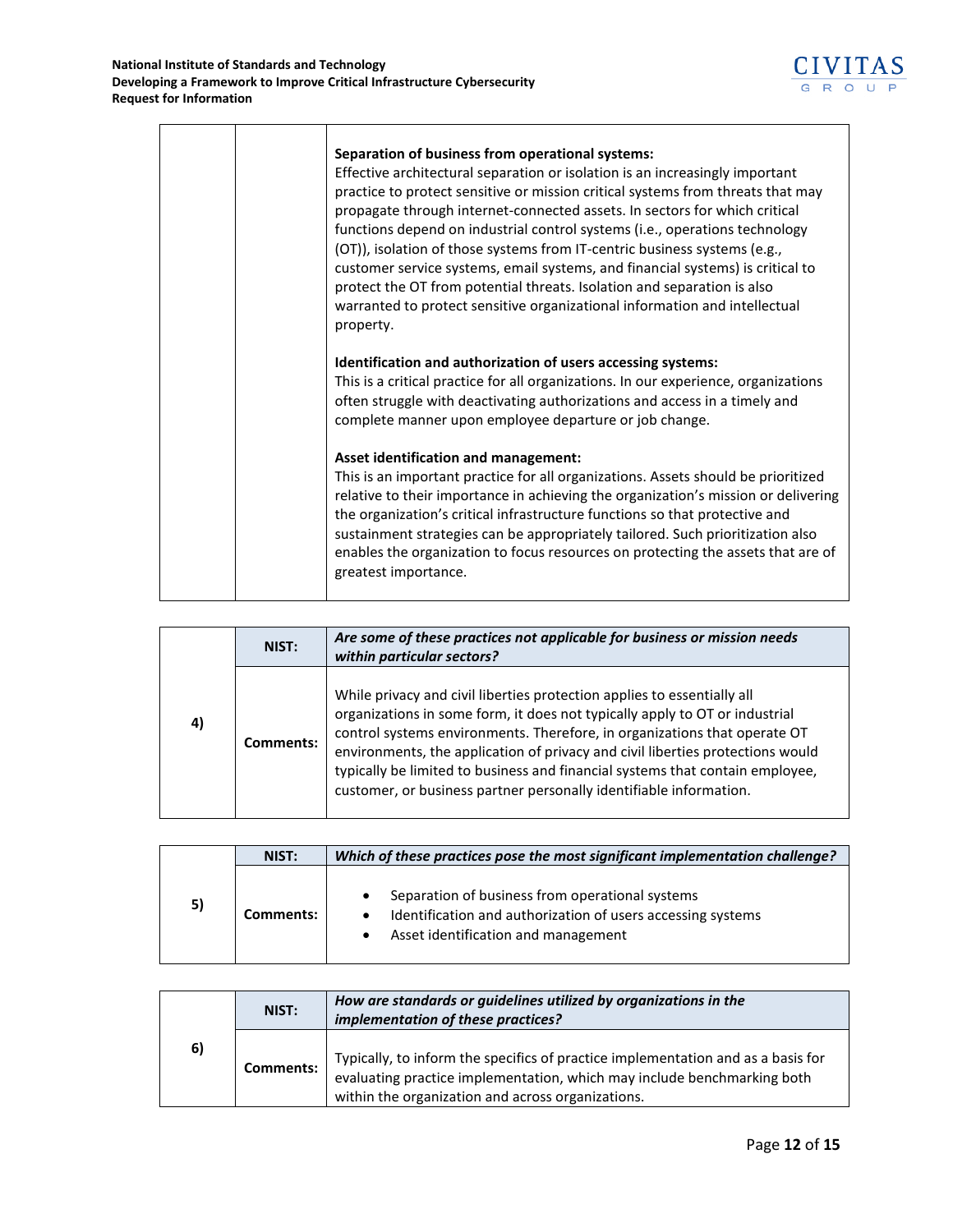

|    | NIST:     | Do organizations have a methodology in place for the proper allocation of<br>business resources to invest in, create, and maintain IT standards?                                                                                                                                                                                                                                                                 |
|----|-----------|------------------------------------------------------------------------------------------------------------------------------------------------------------------------------------------------------------------------------------------------------------------------------------------------------------------------------------------------------------------------------------------------------------------|
| 7) | Comments: | In our experience, organizations are challenged to justify cybersecurity<br>investments and to understand whether they are spending too little, just<br>enough, or too much. Quantitative approaches to evaluate cybersecurity risk<br>and to enable risk transfer mechanisms are needed. Such approaches would<br>help organizations to better understand, plan, and justify their cybersecurity<br>investment. |

|    | NIST:     | Do organizations have a formal escalation process to address cybersecurity<br>risks that suddenly increase in severity?                                                                                                                                                                         |
|----|-----------|-------------------------------------------------------------------------------------------------------------------------------------------------------------------------------------------------------------------------------------------------------------------------------------------------|
| 8) | Comments: | This is a good practice. In our experience, some organizations do have effective<br>escalation processes in place. We recommend that organizations design<br>predetermined states of operation that can be invoked in conjunction with such<br>an escalation process (as described in ES-C2M2). |

| NIST:<br>application of these practices?                                                                                                                                                                                                                                                                                                                                                                                                                                                                                                                                                                                                                                                                                                                                                                                                                                                                                                                                                         |  |
|--------------------------------------------------------------------------------------------------------------------------------------------------------------------------------------------------------------------------------------------------------------------------------------------------------------------------------------------------------------------------------------------------------------------------------------------------------------------------------------------------------------------------------------------------------------------------------------------------------------------------------------------------------------------------------------------------------------------------------------------------------------------------------------------------------------------------------------------------------------------------------------------------------------------------------------------------------------------------------------------------|--|
| Identification and authorization of users accessing systems:<br>We advocate background checks (at hire and periodically) on employees and<br>contractors prior to granting access to organizational assets. Such checks pose<br>some privacy and civil liberties risk because of the information that must be<br>collected to affirm an individual's identity and the information that must be<br>accessed to conduct the background check. A permissions process is<br>9)<br>recommended to ensure that the employee or contractor is aware and agrees<br>Comments:<br>to such checks. Information security controls should be put in place to protect<br>the information gathered in support of such checks.<br>Monitoring and incident detection tools and capabilities:<br>Monitoring practices may appropriately include network traffic capture and<br>review, which may pose privacy risk to individuals using the organization's<br>systems. Disclosure of such monitoring is advocated. |  |

| 10) | NIST:     | What are the international implications of this Framework on your global<br>business or in policymaking in other countries? |
|-----|-----------|-----------------------------------------------------------------------------------------------------------------------------|
|     | Comments: | Our business operations are constrained to the United States at this time.                                                  |
|     |           | If successful, the Framework will likely inspire similar efforts in other countries.                                        |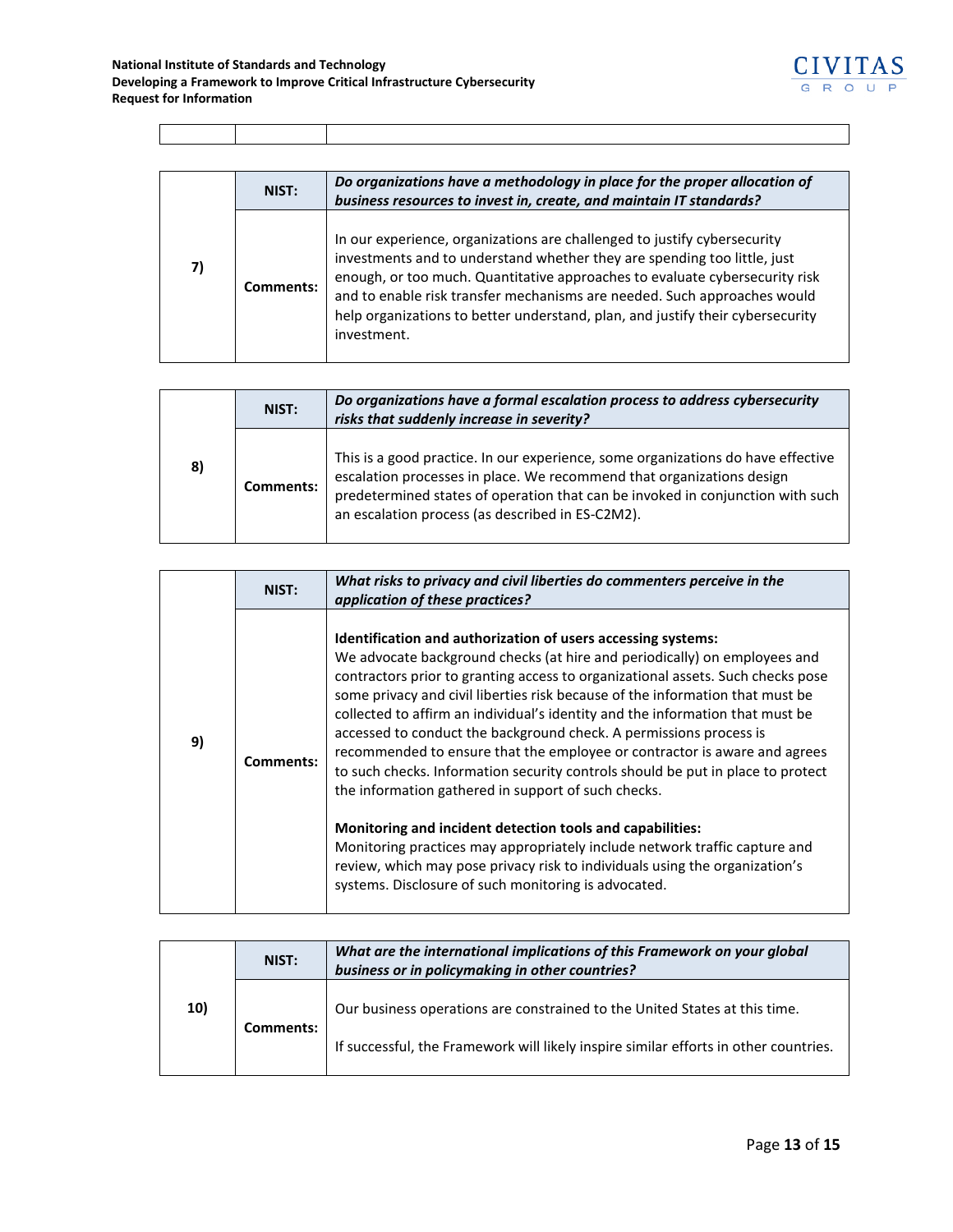

|     | NIST:     | How should any risks to privacy and civil liberties be managed?                                                                                                                                                                                                                                                                                                                                |
|-----|-----------|------------------------------------------------------------------------------------------------------------------------------------------------------------------------------------------------------------------------------------------------------------------------------------------------------------------------------------------------------------------------------------------------|
| 11) | Comments: | Through<br>clearly-worded disclosures of practices that pose privacy and civil<br>٠<br>liberties risks,<br>carefully designed controls to protect relevant information assets,<br>$\bullet$<br>timely disclosure of breaches or other violations of privacy or civil<br>٠<br>liberties, and<br>effective risk transfer mechanisms that cover the cost or remediations<br>٠<br>and reparations. |

| 12) | NIST:     | In addition to the practices noted above, are there other core practices that<br>should be considered for inclusion in the Framework?                                                                                                                                                                                                                                                                                                                                                                                                                                                                                                                                                                                                                                                                                                                                                                                                                                                                                        |
|-----|-----------|------------------------------------------------------------------------------------------------------------------------------------------------------------------------------------------------------------------------------------------------------------------------------------------------------------------------------------------------------------------------------------------------------------------------------------------------------------------------------------------------------------------------------------------------------------------------------------------------------------------------------------------------------------------------------------------------------------------------------------------------------------------------------------------------------------------------------------------------------------------------------------------------------------------------------------------------------------------------------------------------------------------------------|
|     | Comments: | <b>Threat management</b> $-$ including the development and routine update of<br>organization-specific threat profiles that guide the cybersecurity program.<br><b>Situational awareness</b> – monitoring the organization's operational and<br>cybersecurity state in the context of the risk environment and interdependent<br>critical infrastructures.<br><b>Physical security</b> $-$ a critical element of access control for the organization's<br>assets.<br>Communications and information sharing - collection and conveyance of<br>appropriate and timely information from/to the organization's stakeholders.<br>Supply chain, procurement, contracts, and dependency management - the<br>supply chain is a source of cybersecurity threats and vulnerabilities.<br>Organizations should perform implement practices to protect assets that are<br>procured.<br>Secure software development - software that is developed or procured by the<br>organization should be managed to reduce the incidence and risk of |
|     |           | vulnerability-inducing software defects.                                                                                                                                                                                                                                                                                                                                                                                                                                                                                                                                                                                                                                                                                                                                                                                                                                                                                                                                                                                     |